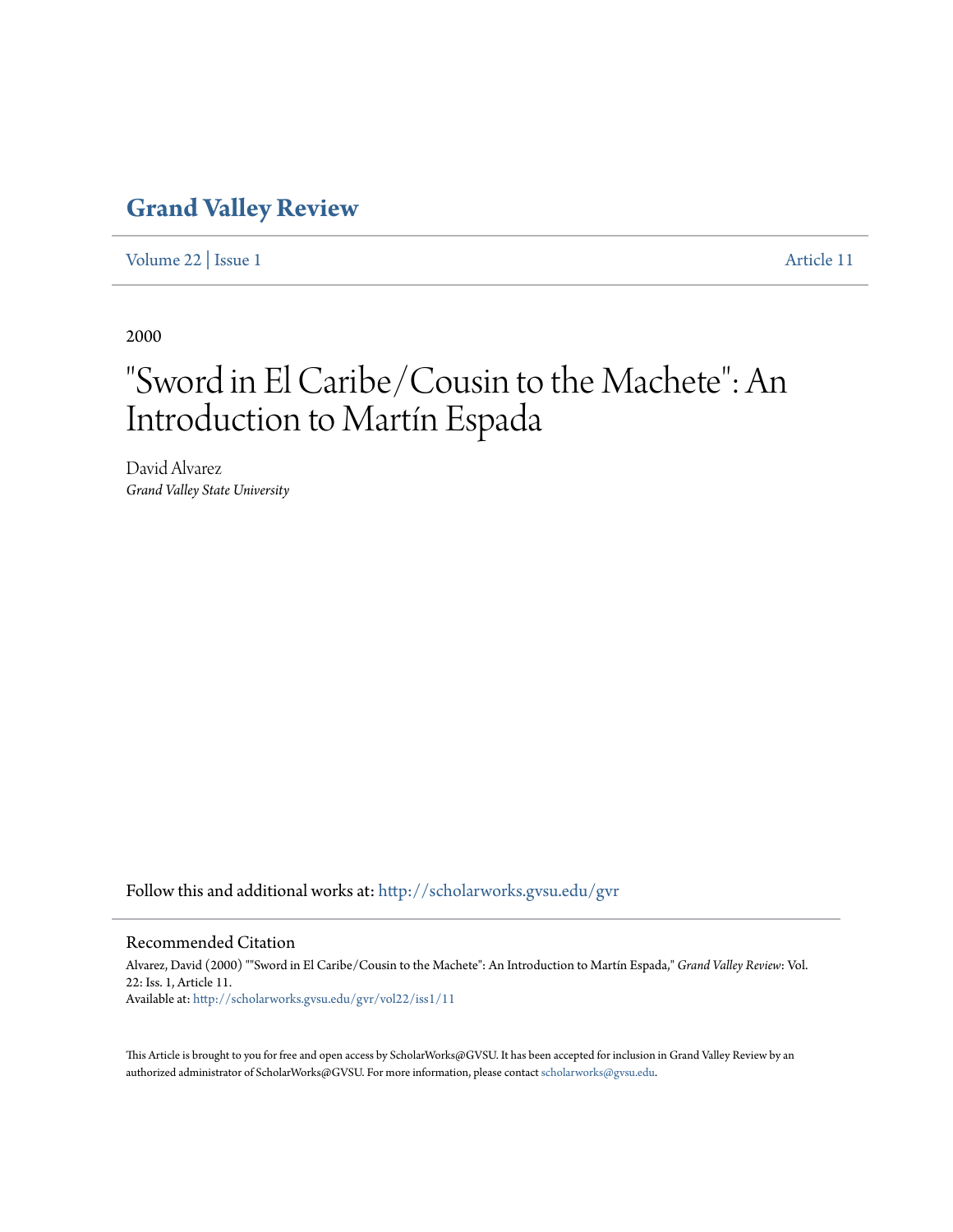## **"Sword in El Caribe/Cousin to the Machete" An Introduction to Martin Espada**

Born in New York City of Puerto Rican and Jewish parents, Martin Espada is a man of manifold parts. As a tenant lawyer in Hartford, Connecticut, Espada has defended indigent Spanish-speaking immigrants against racist landlords and xenophobic judges, while as a professor at the University of Massachusetts he has awakened students to the rich and diverse literary traditions of Latin America and the Caribbean. Furthermore, as an activist and public intellectual, Espada has fought for Latino civil rights and championed the cause of Puerto Rican independence. Espada's representations in the courtroom, the classroom, and the community are three faces of a single, multi-faceted endeavor: his steadfast advocacy of the emancipation of Latin America's peoples to the south and north of the Gulf Coast and the Rio Grande. Espada's deployment of language in the service of human liberation is not limited to exposition and argument, however. Interwoven with these rhetorical strategies is Espada's poetic sensibility, which underlies and unifies his wide-ranging discursive and worldly activities. For Espada-whose surname is the Spanish word for "sword"-is *un poeta,* the kind of truth-telling poet whom a censorious Plato would banish from the marketplaces of his ideal republic, and the kind of subversive poet whom latter-day Platonists would exclude from the pages and airwaves of our own public sphere.

But Espada's vision brooks no exclusionary measures, such as the separation between the personal and the public, or between the poetic and the political. Nor does Espada's poetry rec-

*David Alvarez* is *assistant professor of English at GVSU. He teaches courses* in *post-colonial writing* in *English and* in *Latin American Studies. Alvarez* is *responsible for bringing together the essays for this Latin American Studies section of the*  Grand Valley Review.